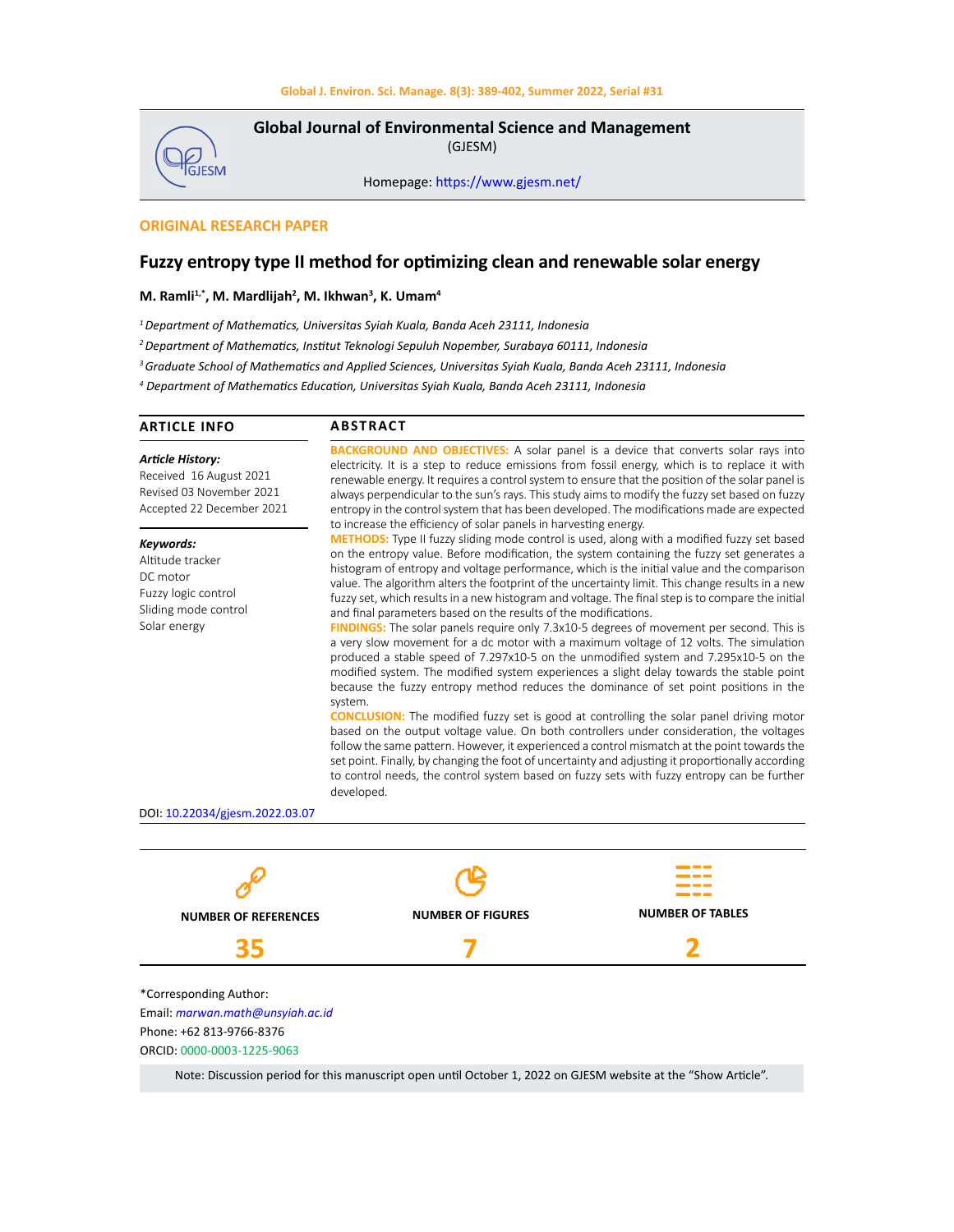## **INTRODUCTION**

Renewable energy-based power generation has the potential to reduce greenhouse gas emissions. Subsidizing the tariffs imposed on renewable energy can encourage energy generation, which leads to job creation through renewable energy generation. Renewable energy sources are very promising in Nigeria, Cameroon, Ghana, and South Africa, but government interest and policies are still low (Ibrahim *et al.,* 2021; Akinbami *et al.,* 2021). Governments in the former Soviet bloc play an active role in their renewable energy policies, including revising existing market-based instruments by imposing feed-in tariffs and offering tax incentives for renewable energy projects (Karatayev *et al.,* 2021). The use of renewable energy has become a separate issue in some countries, namely the rise in electricity costs. In Guatemala, more than a third of urban housing could see an increase in monthly energy expenditure (Henry *et al.,* 2021). The Indonesian government's goal is to increase the use of renewable energy in the National Energy Mix by 23% by 2025. This statement is found in Government Regulation No. 79 of 2014, which relates to National Energy Policy. Indonesia is expected to be able to use 31% renewable energy by 2050 (Rahman *et al.,* 2021). Solar energy is one type of renewable energy that is readily available in Indonesia. Indonesia's geographical location at the equator is one of the factors assisting in meeting the country's renewable energy targets. In Indonesia, the average intensity of solar radiation is quite high, around 4.8 kWh/m<sup>2</sup> per day (Ikhwan *et al.,* 2019). The development of solar energy harvesting technology has resulted in a reduction in carbon dioxide emissions. The operation of the Mohammed bin Rashid Al Maktoum Solar Park in Dubai has saved 6.5 million tonnes of carbon dioxide equivalent, and this plant is expected to rise once all phases are completed and operational (Obaideen *et al.*, 2021). The control system on the solar panel drive system is being researched to ensure that the angle of the solar panel is facing the direction of the sun's rays. Many active and passive methods have been tried, but there is still a significant gap in the accuracy of the solar panel angle. The angle of incidence of sunlight on a sun tracker is known to be nearly equal to the active method (Sharma and Rohilla, 2021). This accuracy is affected by the light dependent resistor light sensor on the solar panel (Stefenon *et al.*, 2020).

The passive drive system relies on the hypothesis that is built, so the set point approach is considered the most appropriate way to determine tracking accuracy. A fairly good approach at the set point can increase the amount of energy absorbed from solar radiation by 35.91% to 45.45% from systems that do not have controllers (Ayamolowo *et al.*, 2021). The application of a modified fuzzy system with a sliding surface yielded a very small error value (Ghiasi *et al.*, 2017). The addition of entropy value to fuzzy sets is a novel development in the production of control systems. The updated control system considers the difference in light intensity obtained as well as the timeliness of the setting. The system automatically returns the solar panel's position to face the sun. The energy absorbed by the solar panel can be maximized by keeping the angle facing the solar panel. This system can be used in other units that require precise sun positioning, such as navigation and location. Solar panels, which are currently being mass-produced, are used in the solar energy harvesting process. The solar tracking system ensures that the solar panels receive sunlight. Another study was successful in comparing proportional, integral and derivative (PID) and Type II fuzzy sliding mode control (T2FSMC) and producing data on the angular position of the motor based on constant angular speed (Mardlijah *et al.,* 2017). T2FSMC has many advantages, including good control performance with a wide range of parameters and a faster response time (Hamzaoui and Al-Khazraji, 2011). T2FSMC was implemented on a one-axis sun tracker by Mardlijah *et al.* (2018), who used the firefly algorithm for optimization. The T2FSMC development method is proposed in this study, but it has the limitation of forming fuzzy sets (Mardlijah *et al.,* 2019). The T2FSMC method uses the fuzzy entropy type II (hereinafter referred to as fuzzy entropy) metaheuristic algorithm described by Oliva *et al.* (2019). Fuzzy entropy seeks the best value for each fuzzy set used to control solar panels. Fuzzy entropy is known as a physical concept of a vulnerability assessment model based on pattern recognition. Fuzzy entropy is clearer, and the evaluation results are reasonable and credible (Zhou *et al.,* 2022). At the Equator, a local control system was developed during the first year. Within one degree of freedom, the control system follows the direction of motion. The assumption is that the sun's motion follows an angle ranging from 0° to 180° circle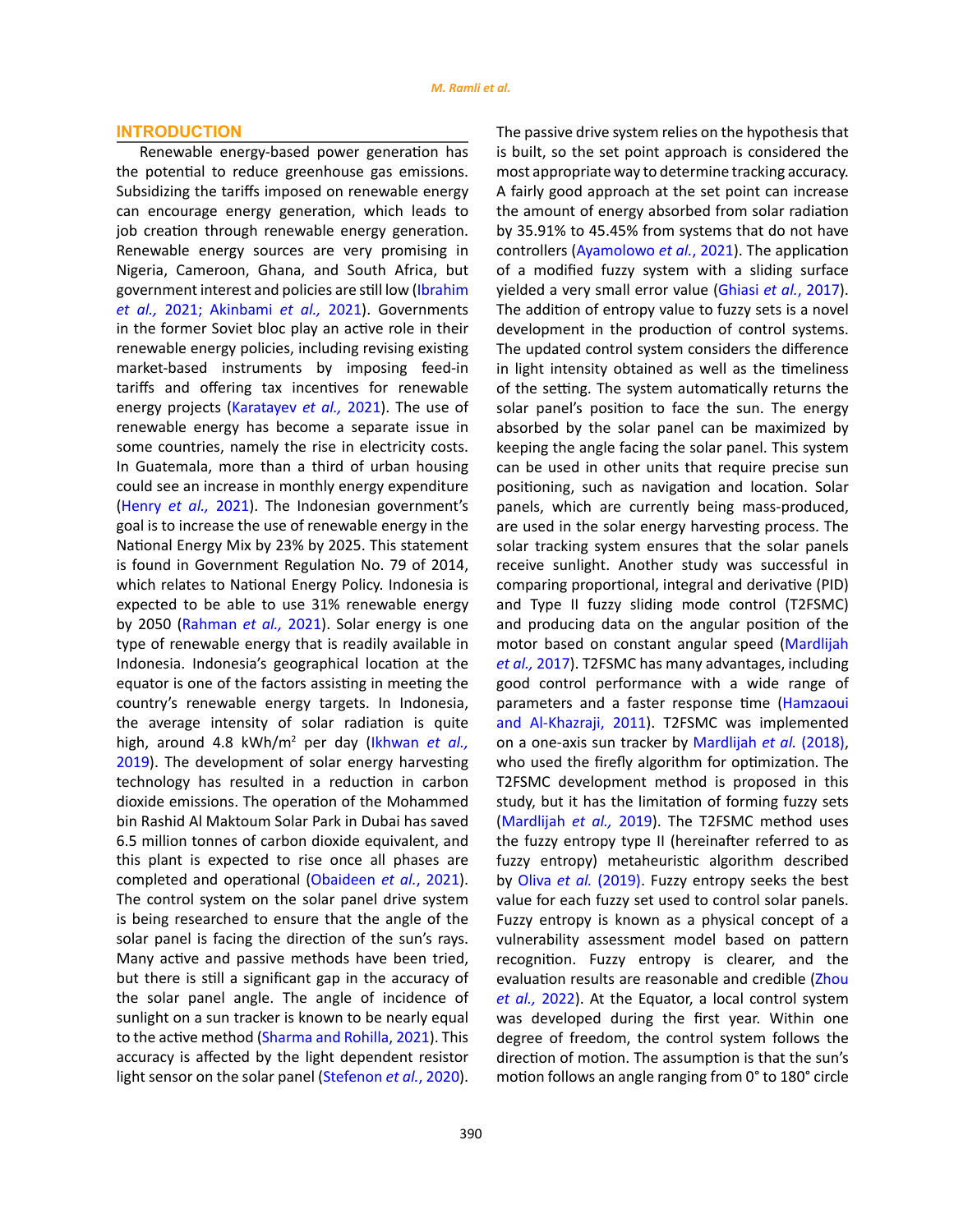angles. Previously, research on the solar panel drive system was conducted using one axis and two axes of the sun's movement. However, there is still an angle error between the solar panel and the sun in these studies, which reduces the efficiency of solar energy absorption. This research proposes a new control system to improve the error performance between the sun's angle and the angle of the solar panel. Fuzzy Type-II Entropy Sliding Mode Control (T2FESMC) was developed. This method evolved from the FSMC and T2FSMC methods. In the previous control, the entropy value was used as an element of optimizing fuzzy sets in this study. This study is simulated at the Modeling and Simulation Laboratory, Department of Mathematics, Syiah Kuala University, Indonesia in 2021.

#### **MATERIALS AND METHODS**

The investigation begins with determining the reference angle, which is followed by the output of the control system. The control system began with SMC control and evolved into T2FSMC and T2FESMC. To determine the error value between the angle of the solar panel and the angle of the sun, simulations are run. System validation employs an integral time absolute error (ITAE) statistical measurement tool to detect and correct errors.

### *The reference angles*

The reference angle is the angle of movement of the sun as seen from an object on the earth's surface. This angle is used as a reference to be followed by the developed control system. The reference angle is calculated using two methods: sensors and models. Because the focus of this study is on the model as a basis for control, no sensor data is required. Divide the semicircle by the amount of time the sun has moved to get the angular motion of one axis using Eqs. 1 and 2.

$$
0 \le \theta \le \pi \tag{1}
$$

$$
\omega = \frac{\pi}{12 \text{ hours}} = 7.27 \times 10^{-5} \text{ rad/s}
$$
 (2)

Where,  $\theta$  in radians represents the sun's angle of movement and  $\omega$  is the angular velocity of the reference being followed.

#### *Fuzzy entropy*

The application of fuzzy entropy type II can be seen in maximizing the entropy value for each possible fuzzy set which is formulated using Eq. 3 (Oliva et al., 2019), and Eqs. 4 and 5 (Zamri and Abdullah, 2013).

$$
\max T f e_k (\text{FOU}) = \sum_{k=1}^{n+1} F e_k \tag{3}
$$

Where;

$$
Fe_k = -\sum_{i=1}^{L-1} \left( \frac{h_i^* \left( \mu_k^{high}(i) - \mu_k^{low}(i) \right)}{P_k} \right) * \n\ln \left( \frac{h_i^* \left( \mu_k^{high}(i) - \mu_k^{low}(i) \right)}{P_k} \right), \nk = \{1, ..., nl+1\}
$$
\n(4)

$$
P_k = \sum_{i=0}^{L-1} \Big( h_i \cdot \Big( \mu_k^{high}(i) - \mu_k^{low}(i) \Big) \Big), k = \{1, \ldots, n\} \tag{5}
$$

By maximizing the total entropy, the value of each footprint of uncertainty becomes the solution using Eq. 2.

## *T2FESMC*

The T2FESMC system is made up of three systems: sliding mode control (SMC), type II fuzzy (T2F), and type II fuzzy entropy (T2FE). SMC has long been recognized as an excellent controller for systems with uncertain values, such as solar panel models (Kchaou *et al.,* 2017). The SMC variable for fuzzy type II has the value using Eq. 6.

$$
S_p = \frac{\dot{e} + \lambda e}{\sqrt{1 + \lambda^2}} \text{ and } d = \sqrt{|e|^2 - S_p^2}
$$
 (6)

The use of SMC also has a good effect on research that uses the error value e and its derivative e as a variable that determines the amount of voltage to follow the sun's reference angle (Abadi *et al.,* 2015; 2020). The values of  $S_p$  and d are then entered into fuzzy type II. Both of these variables can be measured for each driving motor and the limits used can be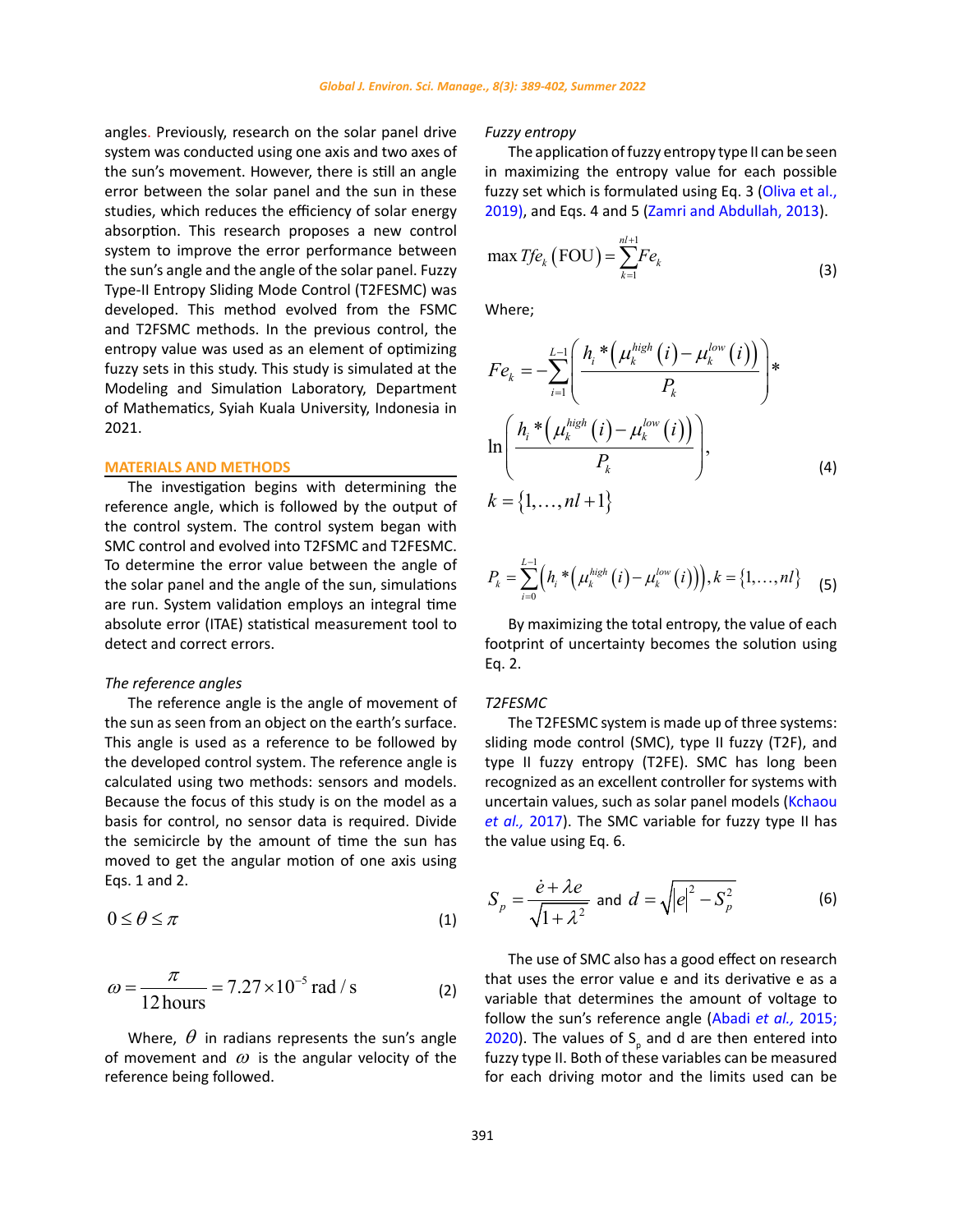#### *Fuzzy entropy type II for optimizing solar energy*

| d | $\mathfrak{p}_p$ | <b>NB</b> | <b>NM</b> | <b>NS</b> | <b>NZ</b> | <b>PZ</b> | <b>PS</b> | PM        | <b>NB</b> |
|---|------------------|-----------|-----------|-----------|-----------|-----------|-----------|-----------|-----------|
| B |                  | PB        | PB        | PB        | PB        | <b>NB</b> | <b>NB</b> | <b>NB</b> | <b>NB</b> |
| M |                  | PB        | PB        | PB        | PM        | <b>NM</b> | <b>NB</b> | <b>NB</b> | <b>NB</b> |
|   |                  | PB        | PB        | PM        | PS        | <b>NS</b> | <b>NM</b> | <b>NB</b> | <b>NB</b> |
|   |                  | PB        | PM        | PS        | <b>PZ</b> | <b>NZ</b> | <b>NS</b> | <b>NM</b> | <b>NB</b> |

Table 1: The "and" relation between  $S_{\rho}$  and d parameters

updated for different types of DC motors.  $\mathsf{S}_\mathsf{p}$  and d are connected by the relation in Table 1.

Where, NB = negative big, NM = negative medium, NS = negative small, NZ = negative zero, PB = positive big, PM = positive medium,  $PS$  = positive small,  $PZ$  = positive zero. These rules are used to determine the range of membership functions  $S_p$  and d. The next step is to update the footprint value on the  $S_p$  and d variables by using entropy. Entropy is used for the optimization method described in Eq. 2. Accordingly, this method has been updated to T2FESMC which contains optimizations in it.

### *Simulation and validation*

Simulation is carried out at one reference angle or the whole. However, in this study, the angular velocity becomes the reference because the angle followed changes with the same value every time. Any change in the angle of the sun's altitude must be followed by the pitch angle of the solar panels. The angular difference formed on the solar panel is referred to as the angular error, while the unstable angular velocity is referred to as the angular velocity error. The error value is the difference between the angle of the sun and the angle of the solar panel. Furthermore, validation is carried out using Eq. 7 (Rao *et al.,* 2020).

$$
ITAE = \int_{t=0}^{\infty} t \left| e(t) \right| dt \tag{7}
$$

Where, ITAE is integral time absolute error, the value of *e(t)* is the difference  $y_i$  dan  $y_i$ ,  $y_j$  is the angle of the sun and y is the external angle of the solar panel with the amount of n in the simulation time span *t*. If the ITAE value is very small, then the control system has succeeded in following the sun, but on the contrary, the MAE value is large enough, then the control system is repaired again with a larger entropy value. The value of y is obtained from the following motor system using Eqs. 8 and 9 (Ikhwan *et al.,* 2018).

$$
\frac{di(t)}{dt} = \frac{1}{L}\big(E(t) - Ri(t) - K_b\omega(t)\big) \tag{8}
$$

$$
\frac{d\omega(t)}{dt} = \frac{1}{J}\Big(K_{m}i\big(t\big) - B_{f}\omega\big(t\big)\Big) \tag{9}
$$

Where, the parameters used in Eqs. 8 and 9 are presented in Table 2.

### **RESULTS AND DISCUSSION**

## *Recent development and analysis*

The development is carried out using a combination of methods that are robust against existing disturbance conditions. A fuzzy logic controller and sliding mode control system has been introduced which is claimed to have robust properties compared to high calculation methods such as predictive control models. Mardlijah *et al.,*  (2017) and Mardlijah *et al.* (2018) evaluated T2FSMC with two optimization methods, namely the firefly algorithm and the bisection approach. Both of them have small error values of 9.816x10<sup>-5</sup> and 9.805x10<sup>-5</sup>, respectively. Comparison of the two can be traced by remaking the system and simulated fairly. The system formed by the firefly algorithm is shown in Fig. 1.

Fig. 1 shows the fuzzy set used to control the solar panels. The vertical axis represents the membership function of the fuzzy set, while the horizontal axis represents the input parameter  $S_p$  in Fig.1(a), parameter *d* in Fig.1(b), and voltage output parameter *U* in Fig. 1(c). In Fig. 1(a) and (b), the outputs of SMC in the form of  $S_p$  and d are categorized as linguistic variables. The process continues by translating the previous two images into fuzzy output, namely in Fig.  $1(c)$ . The pre-set rules force two fuzzy sets for S and d to transform into voltage U. In this regulated system, only the variable voltage U is able to change the position of the solar panel so that it faces the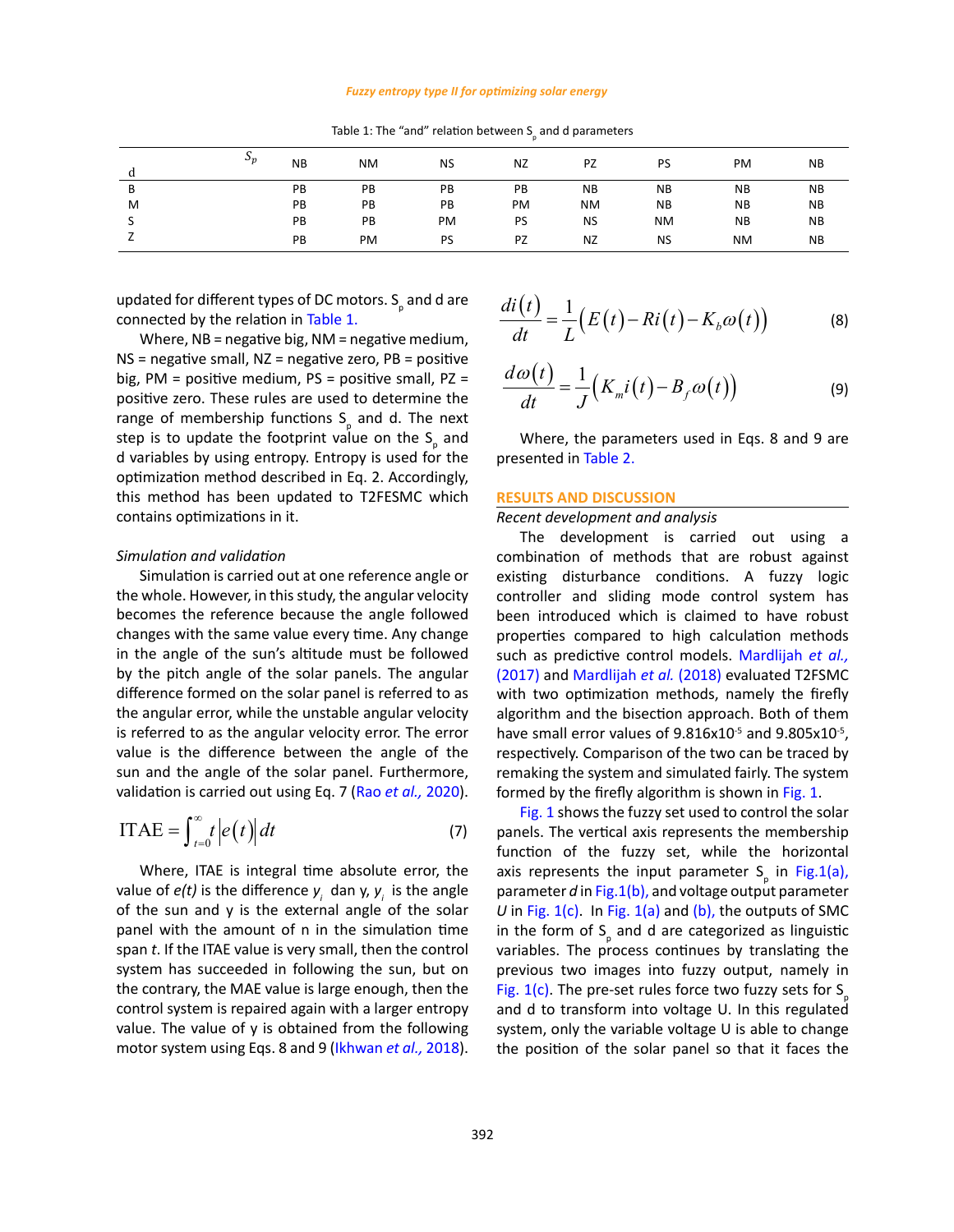

*Global J. Environ. Sci. Manage., 8(3): 389-402, Summer 2022*

Fig. 1: T2FSMC with firefly algorithm

sun. The translation failure in Fig.  $1(c)$  causes errors in the position and performance of the set of Fig.  $1(a)$ and (b) must be modified again. The system formed in this control is not yet completely independent of the firefly algorithm. It is because of the effect of the gain magnifying parameter, which is set based on the smallest error value; it uses ITAE for this error value. The modified new control is the combination that produces the least ITAE. The novelty of this system is the reduction in the steady-state error value, but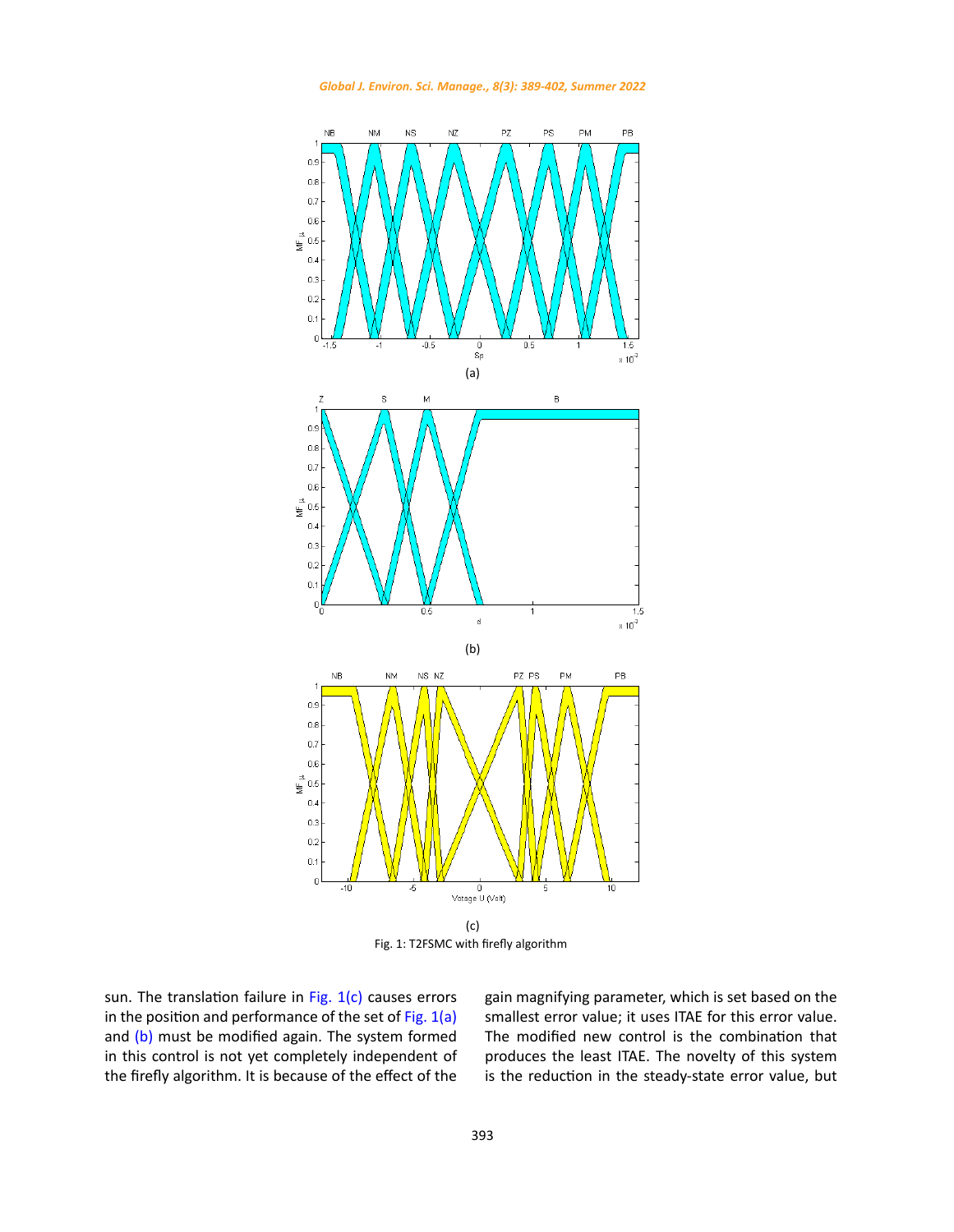the computations required are lengthy because it is dependent on the distance of the parameter range. The resulting ITAE has a minimum value of 9.816x10<sup>-</sup> 5 degrees and follows the sun's position perfectly. This development, however, cannot be regarded as the best combination. The performance of the fuzzy combination must still be analyzed and compared to the performance of other algorithm combinations.



(c) Fig. 2: T2FSMC with bisection algorithm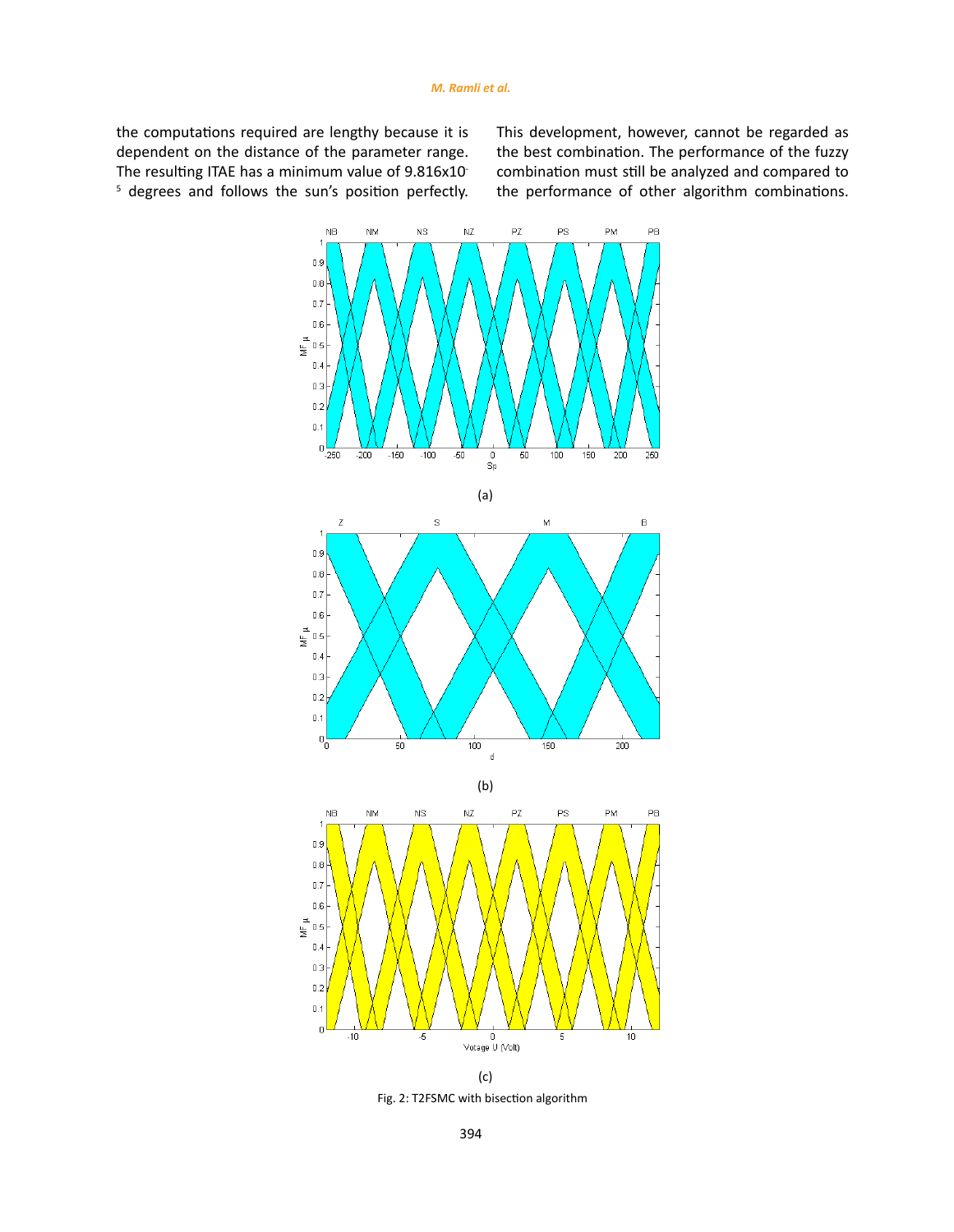Fig. 2 of the article reintroduces T2FSMC with a very fair and simple algorithm.

The workings of Fig. 1 are also adopted for Fig. 2. In fuzzy set planning, the assumption used is a proportional change in the entire system. Fig. 2 is made up of a fair distribution with the area of each fuzzy set not being differentiated. This even distribution is only seen as a set that can be enlarged and shrunk as needed. Mardlijah *et al.* (2017) measured and calculated both  $S_{\rho}$  and d values in real conditions, so that the two fuzzy sets in Fig.  $2(a)$  and Fig. 2(b) are not subject to the bisection algorithm. The voltage output to the dc motor, however, is the main focus. The solar panels require only 7.3x10<sup>-5</sup> degrees of movement per second. This is a very slow movement for a dc motor with a maximum voltage of 12 volts. It is important to note that if the voltage value remains high, the system will be inefficient and may even cause equipment damage. Starting from the range of values [0.1], the article proposes a reduction point using a bisection algorithm. The obtained value is 0.00012, allowing the sun's position to be tracked smoothly. Furthermore, the performance analysis of the two systems that have

been formed is carried out on the error values Sp, d, and U. Figs. 3 and 4 are presented with a simulation that is fair and in accordance with the output of each algorithm.

Although the ITAE value is higher in the bisection algorithm, Fig. 3 on the left is more accurate. This is compared to the highest possible value for each error. Both S<sub>p</sub> and d have a similar shape but differ in value to an accuracy of  $1x10^{-7}$ . Although the method is the same, changes in the forming algorithm cause the accuracy value to change. Fig. 4 output is not significantly different from that of Fig. 3. The voltage produced by the firefly algorithm is more stable and lower in magnitude than the voltage produced by the bisection algorithm. Previous research (Mardlijah *et al.,* 2013) with a trial-and-error method resulting in a combination of fuzzy sets that direct the error value to be close to NZ and PZ is the main cause of this stable and small. That is, the other fuzzy sets have MF=0 and have no effect on the system's dynamics. This supports the results of the firefly algorithm, which show that the NZ and PZ areas are prioritized beginning with the second iteration, namely  $S_{\rho}$  and d errors.



Fig. 3: S<sub>p</sub> and d error values on T2FSMC (the firefly algorithm (left side) and the bisection algorithm (right side))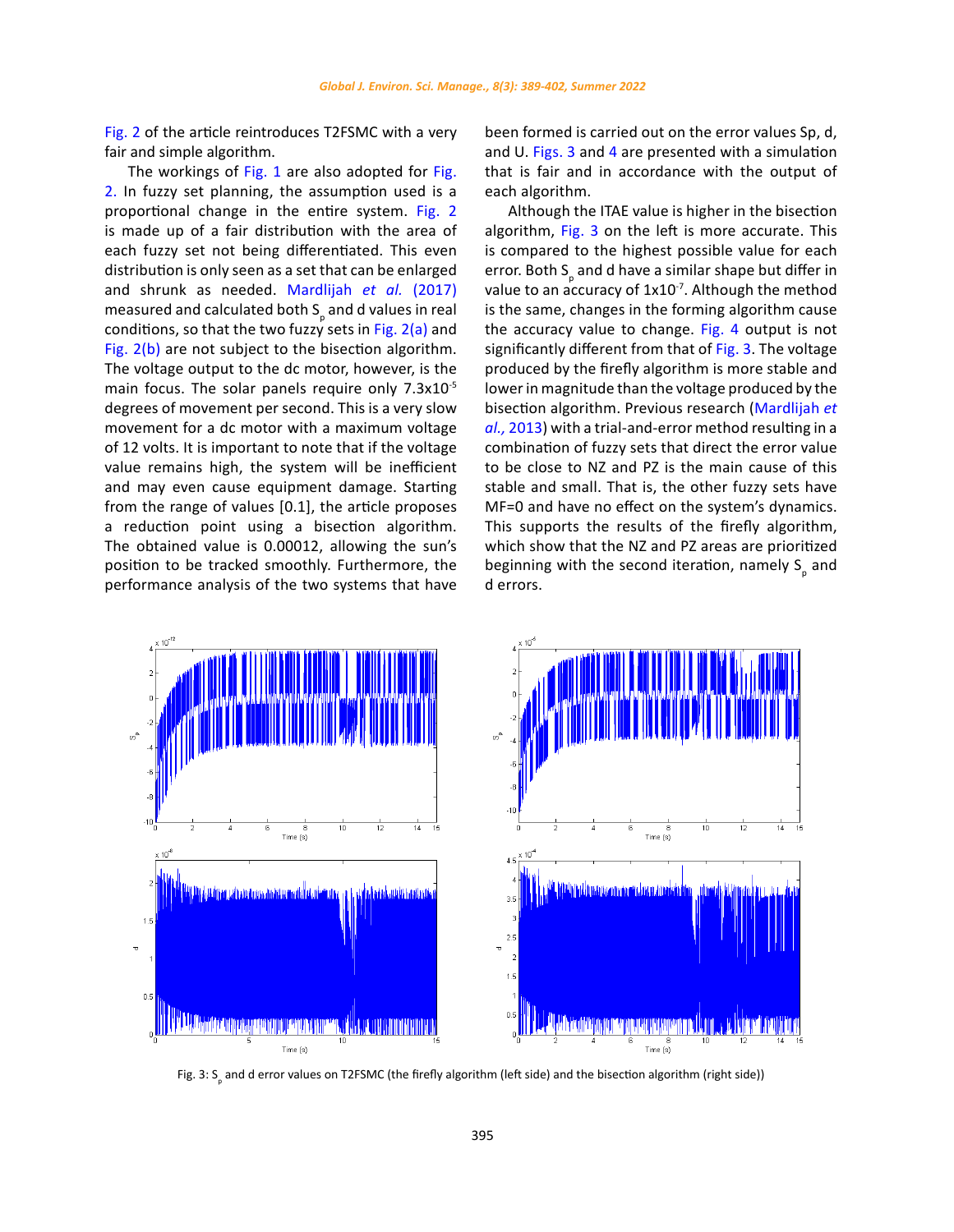*Fuzzy entropy type II for optimizing solar energy*



Fig. 4: Voltage output on T2FSMC (a) firefly algorithm, (b) bisection algorithm Fig. 4: Voltage output on T2FSMC (a) firefly algorithm, (b) bisection algorithm

#### *Fuzzy entropy analysis* and the company of the company of the

The analysis was performed on the previously discussed fuzzy set. This method has been modified because feature extraction adjustments are required. Fuzzy entropy can be used to calculate a new threshold for dividing the gray histogram on a grayscale image. The histogram division in the control problem, on the other hand, is in different ranges, namely [0 7.3x10-  $5$ ] with stepsize  $1x10^{-7}$ . When the range is divided, a minimum of 729 new histogram data are obtained,

which are included in Eq.  $(4)$  and Eq.  $(5)$ . Prior to optimizing the entropy value, a fuzzy inference system was built to reference the histogram value h(i) and the membership function of each histogram. Starting with the previously discussed entropy value of T2FSMC, the results are very satisfying, with the total fuzzy entropy  $T_{\epsilon}$  = 5.4x10<sup>-5</sup>. This value denotes those irregularities and uncertainties have values ranging from 5.4 to 12 Volts. Furthermore, the analysis is refined by gradually incorporating the footprint of uncertainty into the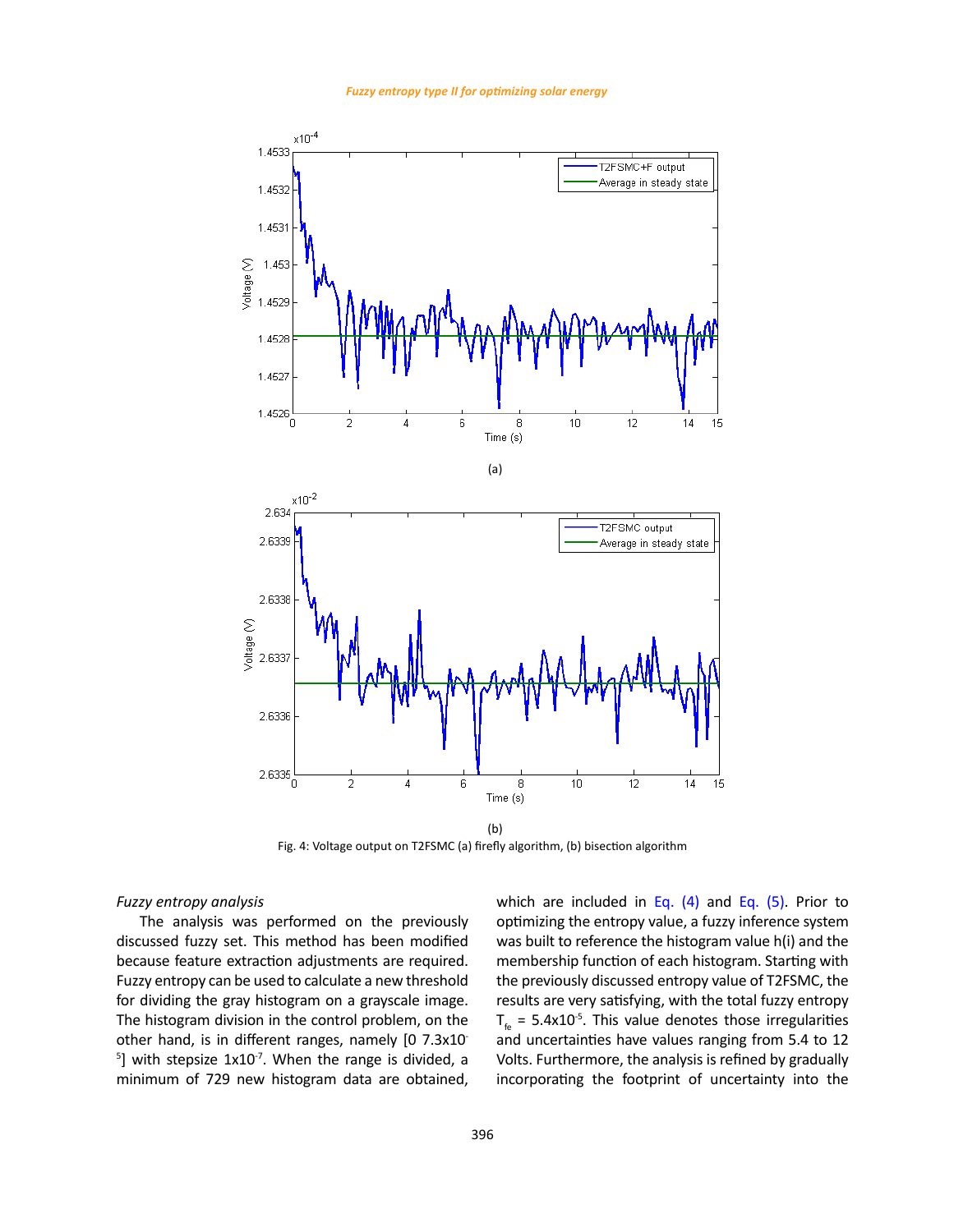

Fig. 5: Simulation of the new fuzzy inference system with the dc motor equation.



Fig. 6: The number of histograms h(i) in the conversion range [0.73x10<sup>-5</sup>] with stepsize 1x10<sup>-7</sup>

fuzzy set's legs. Fig. 5 depicts the simulation results of T2FSMC and T2FESMC after modification.

As a candidate control system, this system has succeeded in simulating and controlling the solar panel drive motor without using complicated calculations and only based on fuzzy set adjustments. The adjustment of the fuzzy set only takes two iterations due to the decrease in the total fuzzy entropy value which reaches 0.5x10<sup>-5</sup>. The simulation is designed with a stop if there is a decrease in the total fuzzy entropy. The total fuzzy entropy obtained in the final iteration is  $4.95x10^{-5}$ . This simulation generates a new histogram that can be analyzed. Fig. 6 explains that in the second iteration the total fuzzy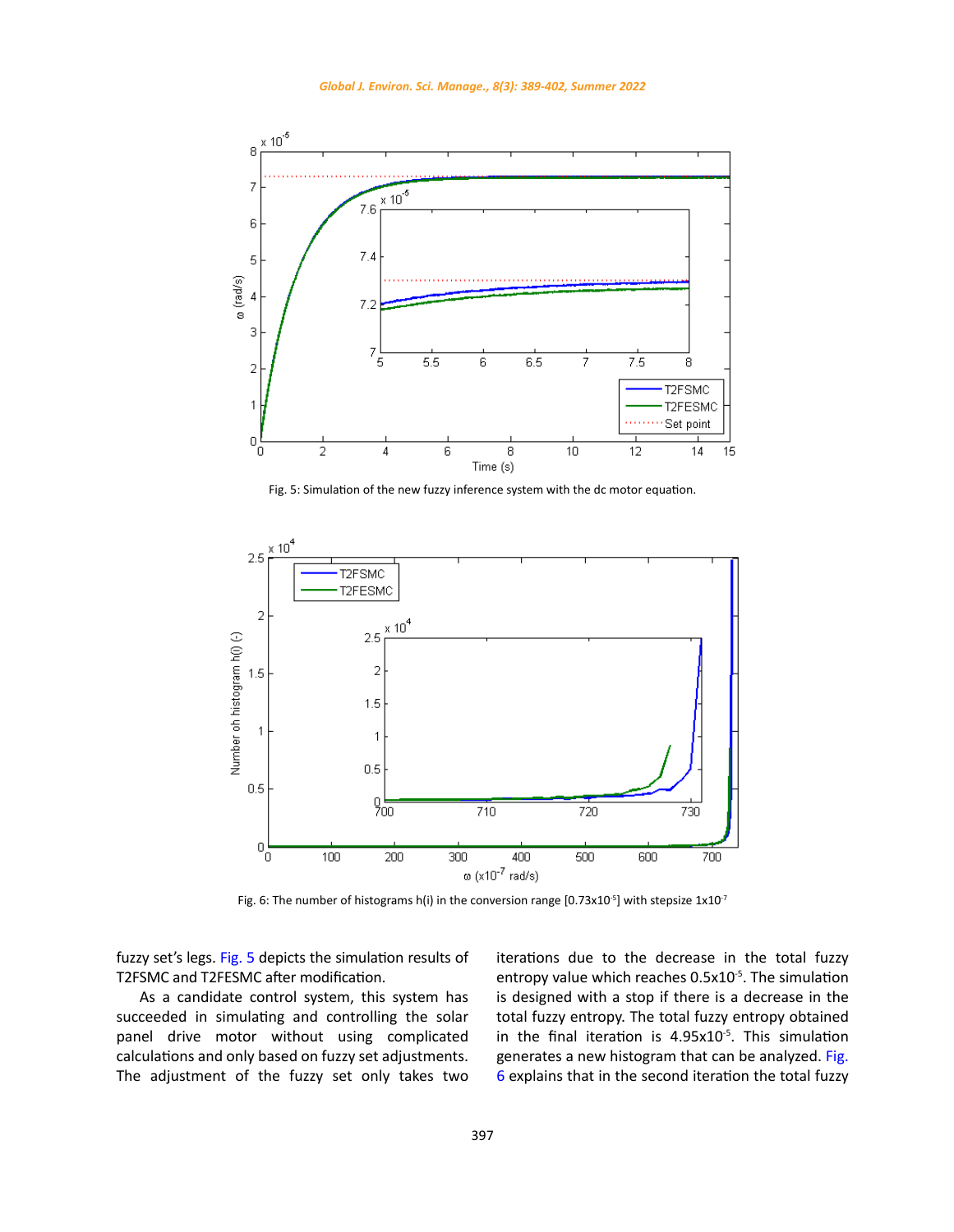*M. Ramli et al.*



Table 2: DC motor system parameters (Mardlijah *et al.,* 2018) Table 2: DC motor system parameters (Mardlijah *et al.,* 2018)

| Parameter                    | Symbol | Value                     |
|------------------------------|--------|---------------------------|
| Resistance                   | R      | $18.2214 \Omega$          |
| Infuctance                   |        | 0.000866 Henry            |
| emf constant                 | $K_h$  | 0.030941093 V/(rad/s)     |
| back-emf constant            | $K_m$  | 0.030941093 N m/Ampere    |
| Rotor inertia                |        | 0.00009 Kg m <sup>2</sup> |
| Viscous friction coefficient | $B_f$  | $0.000025$ N m s          |

entropy value decreases due to the decrease in the histogram close to the set point. This value is also influenced by the number of histograms before the peak. The T2FESMC is capable of matching histograms at low to moderate angular velocities. However, at high angular speeds, T2FESMC suffers from a lack of histograms. The number of histograms for T2FSMC is more than T2FESMC.

Reduction of the high value histogram on fuzzy entropy treatment is caused by incompatibility with the solar panel drive system. In the discussion of color histograms in black and white images, the application of fuzzy entropy is based on the dominant histogram division in the image (Mahajan *et al.,* 2021). The threshold that is formed eliminates the minor histogram by combining it with the nearby major histogram. While several major histograms that are close together, one of them is chosen to be the new threshold. This is different from the way solar panels

work, which tries to be at set points. At the beginning of the simulation the position of the solar panels is far from the set point, so the system considered is a system that already has a major histogram at the set point as discussed in the bisection method at the beginning of this subsection. In this study, several major histograms that are already near the set point should produce a threshold that is at the set point. The fuzzy entropy algorithm does not accommodate this, so the set threshold is further from the set point.

The output voltage is the center of attention because the results in Fig. 7 are very similar. In addition to the decreasing fuzzy total value and the relatively low number of histograms, performance still has advantages in both systems. The fuzzy set used succeeded in producing the same voltage for both T2FSMC and the proposed system T2FESMC. The dynamics shown also have a range that is not much different and in the same trend. The resulting accuracy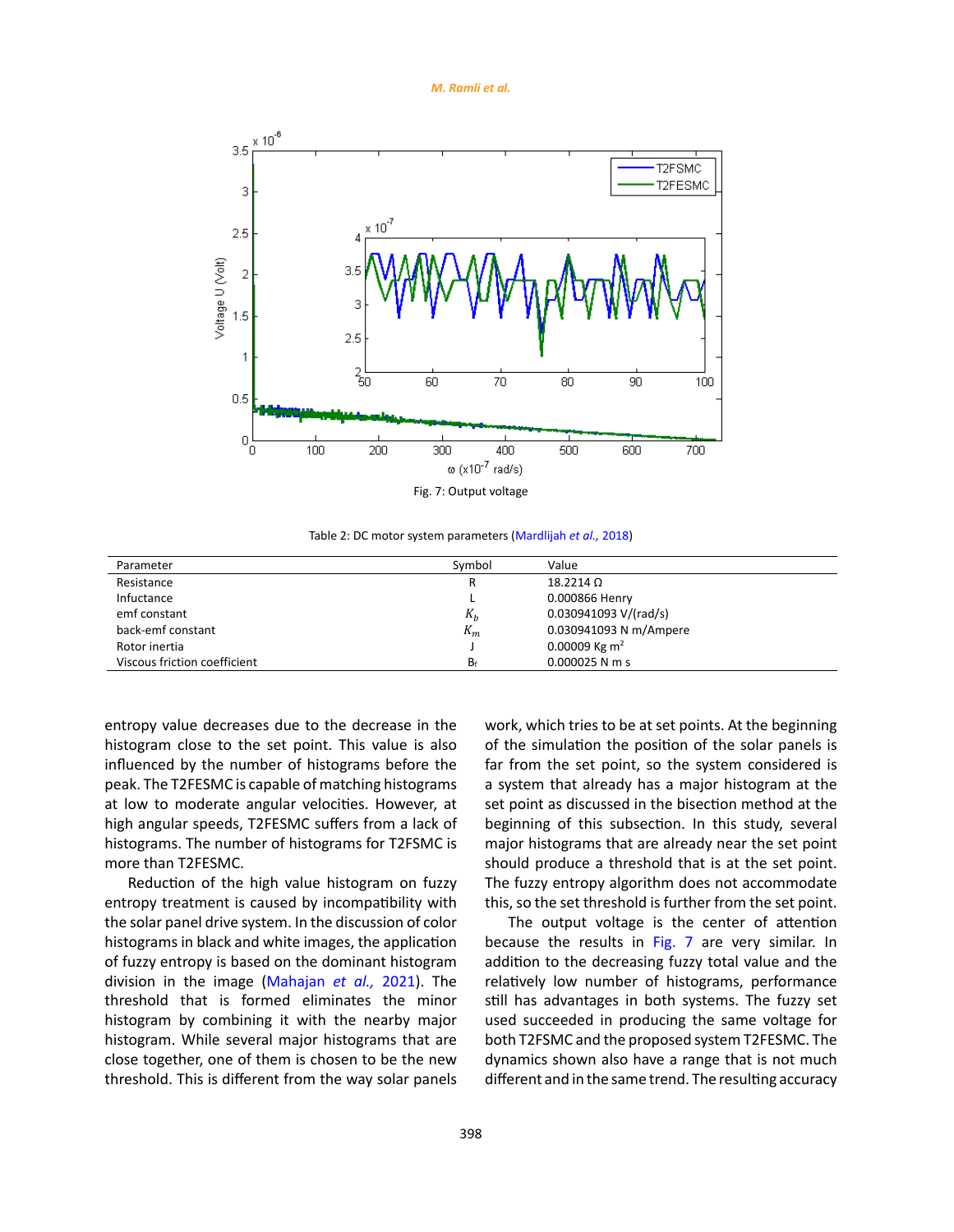is also quite good reaching  $1x10^{-7}$  and better than in Fig. 4. This voltage output can be used separately in all types of solar panels with the same parameters or close to the parameters in Table 2. In the end this comparison produces two different voltage outputs have the same trend so that the irregularities in the simulation can be handled properly. This system can also be digitized so that it can be easily applied to the prototype by taking a larger stepsize for the resulting voltage output.

### **CONCLUSION**

The two previous control systems have been compared with their fuzzy entropy values. Both managed to control the solar panels according to the direction of the sun's rays. Although different optimization methods, both systems are known as former T2FSMC. Fuzzy entropy method is proposed to optimize the former T2FSMC, hereinafter referred to as T2FESMC. The results obtained are in accordance with the control requirements with a similar trend between the system that has been used and the proposed system. Based on the angular velocity as a set point, the modified fuzzy entropy lags slightly compared to T2FSMC. T2FSMC is faster towards the set point and then it oscillates slightly at steady state. T2FESMC is a bit late, but still keeps pace with T2FSMC. There is a slight change in the position of the solar panels compared to T2FSMC. In fuzzy entropy analysis, the total fuzzy entropy in T2FSMC is better than T2FESMC. It is due to the missing histogram division at values near the set point. Fuzzy entropy has an algorithm to determine a new threshold so that certain features can be eliminated. In this case, T2FESMC obtains a threshold value which causes the histogram to decrease near the set point value. In the iteration process, this algorithm does not eliminate histograms with large errors, but the histograms are removed proportionally from small errors to large errors. It means that the modification of fuzzy sets with fuzzy entropy does not guarantee that a more reliable control system will be obtained. The modified fuzzy set is very good at controlling the solar panel driving motor based on the generated voltage value. Voltages follow the same pattern in both controllers under consideration. The weakness of the modified system is that the shot is not strong at the beginning of the simulation, so the process to get to the set point is slower. However, when compared to the former

T2FSMC, the applied voltage is similar and is still in a stable condition. Finally, the modification of the control system based on fuzzy sets with fuzzy entropy can be further developed by changing the foot of uncertainty and adjusting it proportionally according to control needs. A further challenge is the calculation of the energy obtained from the modified system and before the modification. Insignificant changes usually have little effect on the results that can be obtained. A faster computational process is also able to have a positive impact on controlling solar panels, so that the energy obtained can help substitute renewable energy. The modified control system applies not only to solar panels. The motor equation used in this study can generally be used for all types of systems that use a driving motor for solar tracking.

### **AUTHOR CONTRIBUTIONS**

M. Ramli performed the literature review, running the model, analyzed and interpreted the data, prepared the manuscript text, and manuscript edition. M. Mardlijah performed the literature review, analyzed and interpreted the data, and manuscript edition. M. Ikhwan performed the literature review, prepared numerical code, prepared the manuscript text, and manuscript edition. K. Umam performed the literature review, analyzed and interpreted the data, and manuscript edition. All authors agreed on the final version of the manuscript.

## **ACKNOWLEDGEMENT**

This study is funded by Ministry of Education, Culture, Research and Technology, Republic of Indonesia in term of '*Penelitian Dasar*', under contract number: [20/UN11.2.1/PT.01.03/DPRM/2021].

#### **CONFLICT OF INTEREST**

The authors declare no potential conflict of interest regarding the publication of this work. In addition, the ethical issues including plagiarism, informed consent, misconduct, data fabrication and, or falsification, double publication and, or submission, and redundancy have been completely witnessed by the authors.

### **OPEN ACCESS**

This article is licensed under a Creative Commons Attribution 4.0 International License, which permits use, sharing, adaptation, distribution and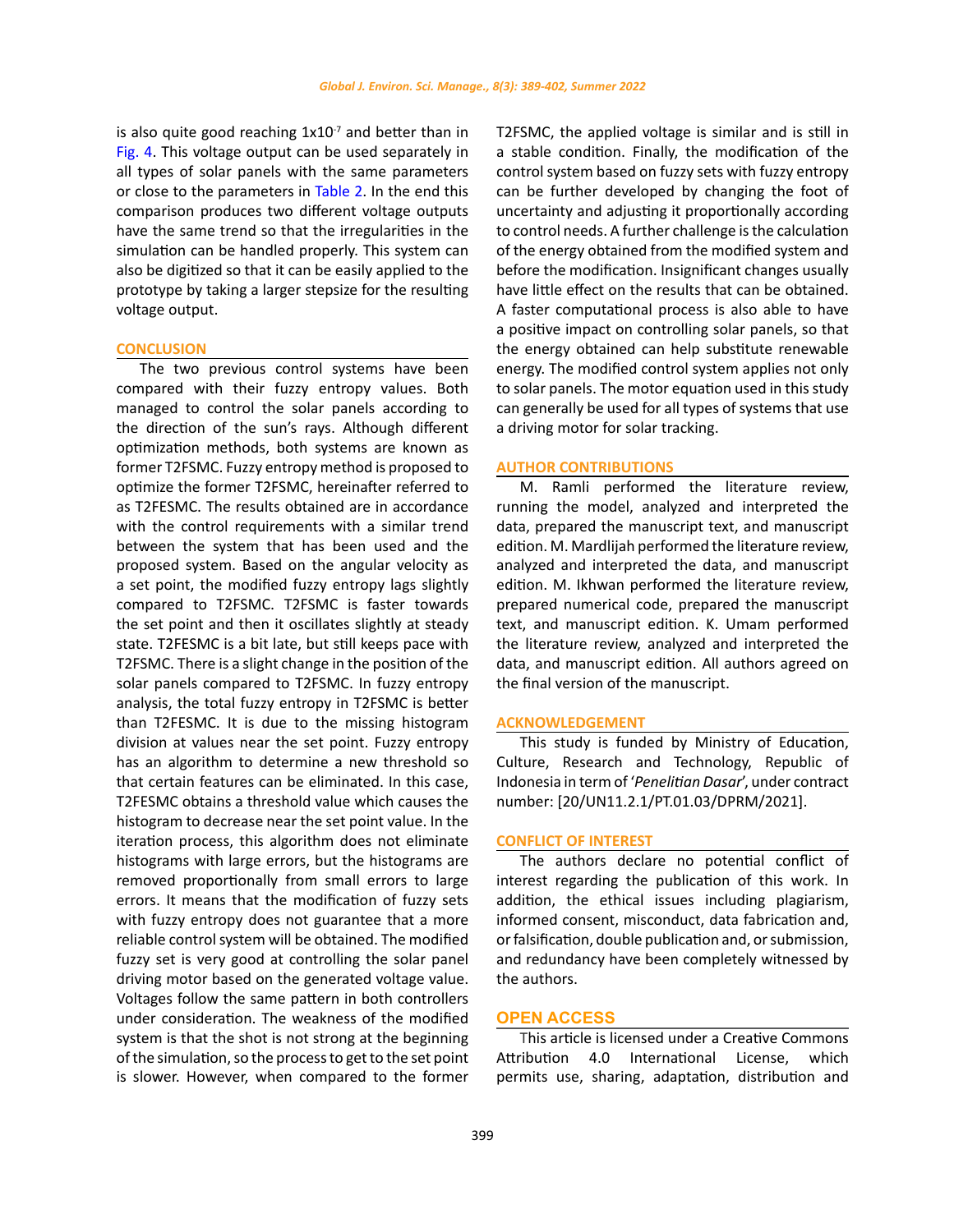reproduction in any medium or format, as long as you give appropriate credit to the original author(s) and the source, provide a link to the Creative Commons license, and indicate if changes were made. The images or other third party material in this article are included in the article's Creative Commons license, unless indicated otherwise in a credit line to the material. If material is not included in the article's Creative Commons license and your intended use is not permitted by statutory regulation or exceeds the permitted use, you will need to obtain permission directly from the copyright holder. To view a copy of this license, visit:

<http://creativecommons.org/licenses/by/4.0/>

## **PUBLISHER'S NOTE**

GJESM Publisher remains neutral with regard to jurisdictional claims in published maps and institutional afflictions.

## **ABBREVIATIONS**

| %               | Percent                                               |
|-----------------|-------------------------------------------------------|
| $\mathsf{o}$    | Degrees (circle angles)                               |
| λ               | Constant parameter                                    |
| $\mu$           | Membership function                                   |
| $\omega$        | rotor angular velocity (rad/sec)                      |
| $\omega_a$      | desired rotor angular velocity (rad/sec)              |
| $\theta$        | Sun's angle of movement                               |
| B               | Big                                                   |
| $B_{f}$         | viscous friction coefficient (N-m/rad/sec)            |
| d               | distance between normal vector and<br>sliding surface |
| E               | Error                                                 |
| ė               | First derivative of error                             |
| Eq /Eqs.        | Equation                                              |
| Fe <sub>k</sub> | Fuzzy entropy on k index                              |
| Fig.            | Figure                                                |
| <b>FSMC</b>     | Fuzzy sliding mode control                            |
| <b>FOU</b>      | Footprint of uncertainty                              |

| Н                 | Histogram                                                        |  |  |  |  |  |
|-------------------|------------------------------------------------------------------|--|--|--|--|--|
| $i_a(t)$          | armature current (Ampere)                                        |  |  |  |  |  |
| <b>ITAE</b>       | Integral time absolute error                                     |  |  |  |  |  |
| J                 | rotor inertia (Kg-m <sup>2</sup> )                               |  |  |  |  |  |
| $K_b(t)$          | back-emf constant (Volt-sec/rad)                                 |  |  |  |  |  |
| $K_m(t)$          | torque constant (N-m/Ampere)                                     |  |  |  |  |  |
| $kWh/m^2$         | Kilowatt hours per square meter                                  |  |  |  |  |  |
| L                 | Length of histogram                                              |  |  |  |  |  |
| $L_a(t)$          | armature inductance (Henry)                                      |  |  |  |  |  |
| M                 | Medium                                                           |  |  |  |  |  |
| MW                | Megawatt                                                         |  |  |  |  |  |
| No.               | Number                                                           |  |  |  |  |  |
| ΝB                | Negative big                                                     |  |  |  |  |  |
| <b>NM</b>         | Negative medium                                                  |  |  |  |  |  |
| ΝS                | Negative small                                                   |  |  |  |  |  |
| <b>NZ</b>         | Negative zero                                                    |  |  |  |  |  |
| PB                | Positive big                                                     |  |  |  |  |  |
| РM                | Positive medium                                                  |  |  |  |  |  |
| PS                | Positive small                                                   |  |  |  |  |  |
| ΡZ                | Positive zero                                                    |  |  |  |  |  |
| $R_a(t)$          | armature resistance (Ohm)                                        |  |  |  |  |  |
| rad               | Radians                                                          |  |  |  |  |  |
| rad/s             | Radian per second                                                |  |  |  |  |  |
| S                 | Small                                                            |  |  |  |  |  |
| $S_p$             | distance between state vector and<br>sliding                     |  |  |  |  |  |
| <b>SMC</b>        | Sliding mode control                                             |  |  |  |  |  |
| $T_m(t)$          | load torque (N-m)                                                |  |  |  |  |  |
| T <sub>2F</sub>   | Type II fuzzy                                                    |  |  |  |  |  |
| T <sub>2</sub> FE | Type II fuzzy entropy                                            |  |  |  |  |  |
| T2FESMC           | $\mathbf{H}$<br>fuzzy<br>entropy sliding mode<br>Type<br>control |  |  |  |  |  |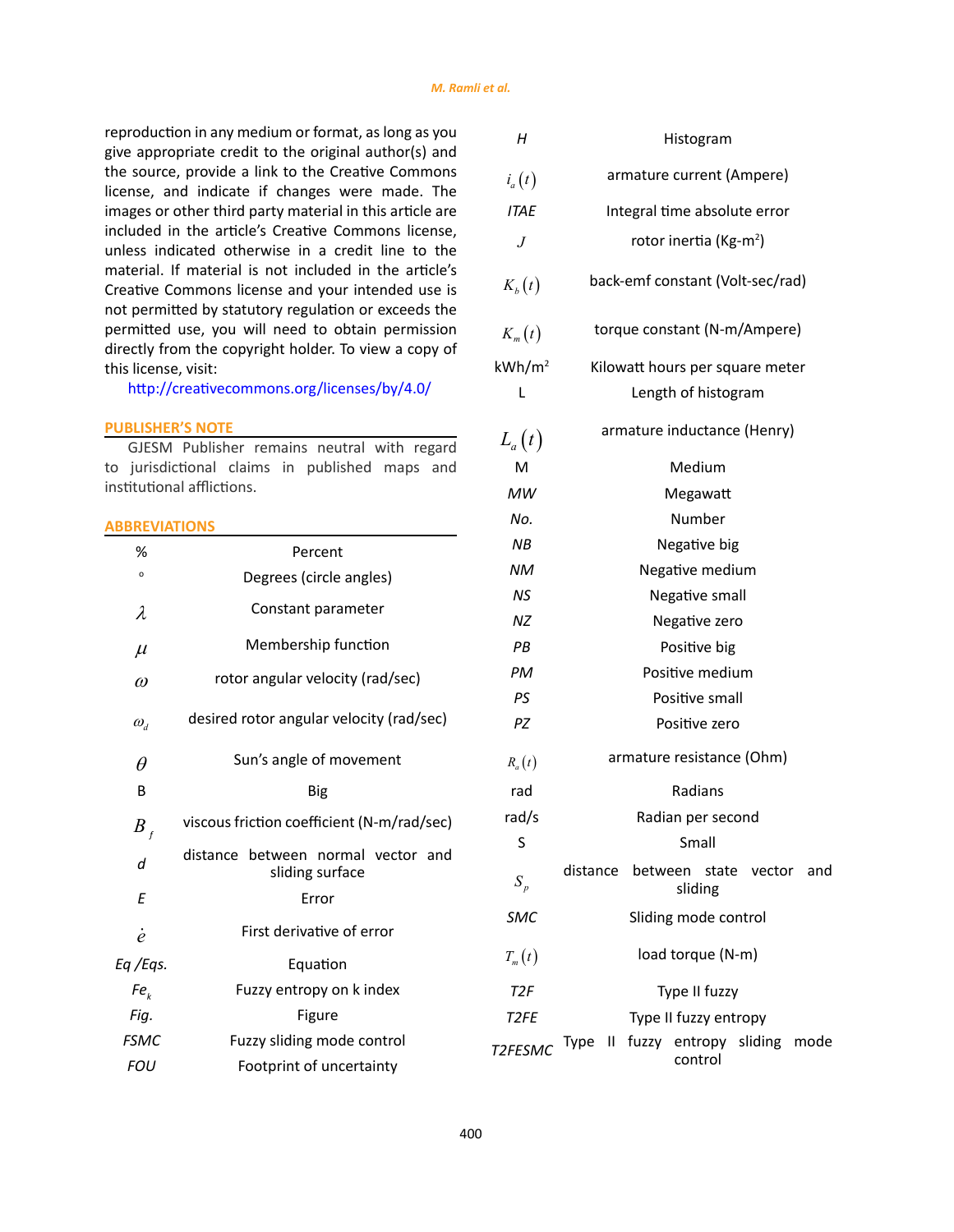| Type II fuzzy sliding mode control    |
|---------------------------------------|
| Total fuzzy entropy on k index        |
| the external angle of the solar panel |
| The angle of the sun                  |
| 7ero                                  |
|                                       |

### **REFERENCES**

- [Abadi, I.; Musyafa, A.; Soeprijanto, A., \(2015\). Design and](https://www.praiseworthyprize.org/jsm/index.php?journal=iremos&page=article&op=view&path%5b%5d=18235)  [implementation of active two axes solar tracking system using](https://www.praiseworthyprize.org/jsm/index.php?journal=iremos&page=article&op=view&path%5b%5d=18235)  [particle swarm optimization based fuzzy logic controller. Int.](https://www.praiseworthyprize.org/jsm/index.php?journal=iremos&page=article&op=view&path%5b%5d=18235)  [Rev. Model. Simul., 8\(6\): 640–652 \(](https://www.praiseworthyprize.org/jsm/index.php?journal=iremos&page=article&op=view&path%5b%5d=18235)**13 pages**).
- [Abadi, I.; Uyuniyah, Q.; Fitriyanah, D.N.; Jani, Y.; Abdullah, K.,](https://www.e3s-conferences.org/articles/e3sconf/abs/2020/50/e3sconf_icorer2020_00016/e3sconf_icorer2020_00016.html)  [\(2020\). Performance study of maximum power point tracking](https://www.e3s-conferences.org/articles/e3sconf/abs/2020/50/e3sconf_icorer2020_00016/e3sconf_icorer2020_00016.html)  [\(mppt\) based on type-2 fuzzy logic controller on active dual axis](https://www.e3s-conferences.org/articles/e3sconf/abs/2020/50/e3sconf_icorer2020_00016/e3sconf_icorer2020_00016.html)  [solar tracker. E3S Web of Conferences. 190: 00016 \(](https://www.e3s-conferences.org/articles/e3sconf/abs/2020/50/e3sconf_icorer2020_00016/e3sconf_icorer2020_00016.html)**16 pages**).
- [Akinbami, O.M.; Oke, S.R.; Bodunrin, M.O., \(2021\). The state of](https://www.sciencedirect.com/science/article/pii/S1110016821002295)  [renewable energy development in south africa: an overview.](https://www.sciencedirect.com/science/article/pii/S1110016821002295)  [Alex. Eng. J., 60\(6\): 5077–5093 \(](https://www.sciencedirect.com/science/article/pii/S1110016821002295)**17 pages**).
- Ayamolowo, O.J.; Manditereza, P.T.; Kusakana, K., (2021). Investigating the potential of solar trackers in renewable energy integration to grid. J. Phys.: Conf. Ser., 2022**:** 012031 (**9 pages**).
- [Baculi, J.; Ayoubi, M.A., \(2017\). Fuzzy attitude control of solar sail](https://www.sciencedirect.com/science/article/abs/pii/S0094576516311602)  [via linear matrix inequalities. Acta Astronaut., 138: 233–241 \(](https://www.sciencedirect.com/science/article/abs/pii/S0094576516311602)**9 [pages](https://www.sciencedirect.com/science/article/abs/pii/S0094576516311602)**).
- Ballabel, A.; Mahfouz, A.; Salem, F.A., (2013). Design and performance of solar tracking photo-voltaic system. Int. J. Control. Autom. Syst., 1(2): 49-55 (**7 pages**).
- [Cánovas, J.; Kupka, J., \(2016\). On fuzzy entropy and topological](https://dl.acm.org/doi/abs/10.1016/j.fss.2015.12.013)  [entropy of fuzzy extensions of dynamical systems. Fuzzy Sets](https://dl.acm.org/doi/abs/10.1016/j.fss.2015.12.013)  [Syst., 1: 1–26 \(](https://dl.acm.org/doi/abs/10.1016/j.fss.2015.12.013)**26 pages**).
- [Ganesh, N.J.; Maniprakash, S.; Chandrasekaran, L.; Srinivasan,](https://asmedigitalcollection.asme.org/mechanicaldesign/article-abstract/133/7/075001/467061/Design-and-Development-of-a-Sun-Tracking-Mechanism?redirectedFrom=fulltext)  [S.M.; Srinivasan, A.R., \(2011\). Design and development of a sun](https://asmedigitalcollection.asme.org/mechanicaldesign/article-abstract/133/7/075001/467061/Design-and-Development-of-a-Sun-Tracking-Mechanism?redirectedFrom=fulltext)  [tracking mechanism using the direct sm actuation. Trans. ASME.](https://asmedigitalcollection.asme.org/mechanicaldesign/article-abstract/133/7/075001/467061/Design-and-Development-of-a-Sun-Tracking-Mechanism?redirectedFrom=fulltext)  [J. Mech. Des., 133\(7\): 1-14 \(](https://asmedigitalcollection.asme.org/mechanicaldesign/article-abstract/133/7/075001/467061/Design-and-Development-of-a-Sun-Tracking-Mechanism?redirectedFrom=fulltext)**14 pages**).
- [Ghiasi, M.I.; Golkar, M.A.; Hajizadeh, A., \(2017\). Lyapunov based](https://ieeexplore.ieee.org/abstract/document/7904716)[distributed fuzzy-sliding mode control for building integrated-dc](https://ieeexplore.ieee.org/abstract/document/7904716)  [microgrid with plug-in electric vehicle. IEEE Access, 5: 7746–](https://ieeexplore.ieee.org/abstract/document/7904716) 7752 (**[7 pages](https://ieeexplore.ieee.org/abstract/document/7904716)**).
- [Hamzaoui, A.; Al-khazraji, A., \(2011\). Robust tracking control of](https://www.sciencedirect.com/science/article/pii/S1474667016442643)  [uncertain dynamic nonlinear systems via type-2 fuzzy sliding](https://www.sciencedirect.com/science/article/pii/S1474667016442643)  [mode approach. IFAC Proc. Vol., 44\(1\): 4181–4185 \(](https://www.sciencedirect.com/science/article/pii/S1474667016442643)**5 pages**).
- [Henry, C.L.; Baker, J.S.; Shaw, B.K.; Kondash, A.J.; Leiva, B.;](https://www.sciencedirect.com/science/article/pii/S0140988321005223)  [Castellanos, E.; Wade, C.M.; Lord, B.; Van Houtven, G.; Redmon,](https://www.sciencedirect.com/science/article/pii/S0140988321005223)  [J.H., \(2021\). How will renewable energy development goals](https://www.sciencedirect.com/science/article/pii/S0140988321005223)  [affect energy poverty in guatemala? Energy Econ., 104: 105665](https://www.sciencedirect.com/science/article/pii/S0140988321005223)  (**[22 pages](https://www.sciencedirect.com/science/article/pii/S0140988321005223)**).
- [Ibrahim, I.D.; Hamam, Y.; Alayli, Y.; Jamiru, T.; Sadiku, E.R.; Kupolati,](https://www.sciencedirect.com/science/article/pii/S2211467X21001255)  [W.K.; Ndambuki, J.M.; Eze, A.A., \(2021\). A review on africa](https://www.sciencedirect.com/science/article/pii/S2211467X21001255)  [energy supply through renewable energy production: Nigeria,](https://www.sciencedirect.com/science/article/pii/S2211467X21001255)  [Cameroon, Ghana and South Africa as a case study. Energy](https://www.sciencedirect.com/science/article/pii/S2211467X21001255)  [Strategy Rev., 38: 100740 \(](https://www.sciencedirect.com/science/article/pii/S2211467X21001255)**13 pages**).
- [Ikhwan, M.; Mardlijah; Imron, C., \(2018\). Model predictive control](https://ieeexplore.ieee.org/document/8350791/)  [on dual axis solar tracker using matlab/simulink simulation. 2018](https://ieeexplore.ieee.org/document/8350791/)  [International Conference on Information and Communications](https://ieeexplore.ieee.org/document/8350791/)  [Technology \(ICOIACT\), 784–788 \(](https://ieeexplore.ieee.org/document/8350791/)**5 pages**).
- [Ikhwan, M.; Rizal, S.; Ramli, M.; Muchlisin, Z.A.; Mardlijah, \(2019\).](https://iopscience.iop.org/article/10.1088/1755-1315/364/1/012038)

[Wind disturbance elimination on dual axis solar tracker using](https://iopscience.iop.org/article/10.1088/1755-1315/364/1/012038) [fuzzy logic control. IOP Conf. Ser.: Earth Environ. Sci., 364:](https://iopscience.iop.org/article/10.1088/1755-1315/364/1/012038) 012038 (**[7 pages\).](https://iopscience.iop.org/article/10.1088/1755-1315/364/1/012038)**

- [Ishikawa, A.; Mieno, H., \(1979\). The fuzzy entropy concept and its](https://www.sciencedirect.com/science/article/abs/pii/0165011479900204) [application. Fuzzy Sets Syst., 2: 113–123 \(](https://www.sciencedirect.com/science/article/abs/pii/0165011479900204)**11 pages**).
- [Karatayev, M.; Lisiakiewicz, R.; Gródek-Szostak, Z.; Kotulewicz-](https://www.sciencedirect.com/science/article/pii/S2352484721010854)[Wisińska, K.; Nizamova, M., \(2021\). The promotion of renewable](https://www.sciencedirect.com/science/article/pii/S2352484721010854) [energy technologies in the former soviet bloc: why, how, and](https://www.sciencedirect.com/science/article/pii/S2352484721010854) [with what prospects? Energy Reports. 7: 6983–6994 \(](https://www.sciencedirect.com/science/article/pii/S2352484721010854)**12 pages**).
- [Kchaou, A.; Naamane, A.; Koubaa, Y.; M'sirdi, N., \(2017\). Second](https://www.sciencedirect.com/science/article/abs/pii/S0038092X17305819) [order sliding mode-based mppt control for photovoltaic](https://www.sciencedirect.com/science/article/abs/pii/S0038092X17305819) [applications. Sol. Energy. 155: 758–769 \(](https://www.sciencedirect.com/science/article/abs/pii/S0038092X17305819)**12 pages**).
- [Mahajan, S.; Mittal, N.; Pandit, A.K., \(2021\). Image segmentation](https://link.springer.com/article/10.1007/s11042-021-10641-5) [using multilevel thresholding based on type II fuzzy entropy and](https://link.springer.com/article/10.1007/s11042-021-10641-5) [marine predators algorithm. Multimed. Tools. Appl., 80\(13\):](https://link.springer.com/article/10.1007/s11042-021-10641-5) [19335–19359 \(](https://link.springer.com/article/10.1007/s11042-021-10641-5)**25 pages**).
- [Mardlijah, M.; Jazidie, A.; Santoso, A.; Widodo, B., \(2013\). Design of](https://www.praiseworthyprize.org/jsm/index.php?journal=ireaco&page=article&op=view&path%5B%5D=12905) [t2fsmc controller with minimum gain scale factor by optimizing](https://www.praiseworthyprize.org/jsm/index.php?journal=ireaco&page=article&op=view&path%5B%5D=12905) [membership function using firefly algorithm on mobile inverted](https://www.praiseworthyprize.org/jsm/index.php?journal=ireaco&page=article&op=view&path%5B%5D=12905) [pendulum. Int. Rev. Autom. Control. 6\(4\): 431–440 \(](https://www.praiseworthyprize.org/jsm/index.php?journal=ireaco&page=article&op=view&path%5B%5D=12905)**10 pages**).
- [Mardlijah; Rinanto, N.; Soemarsono, A.R., \(2017\). Type 2 fuzzy](http://www.jatit.org/volumes/Vol95No20/24Vol95No20.pdf) [sliding mode control \(t2fsmc\) controller on solar panel prototype](http://www.jatit.org/volumes/Vol95No20/24Vol95No20.pdf) [using the most representative parameters. J. Theor. Appl. Inf.](http://www.jatit.org/volumes/Vol95No20/24Vol95No20.pdf) [Technol., 95\(20\): 5562-5570 \(](http://www.jatit.org/volumes/Vol95No20/24Vol95No20.pdf)**9 pages**).
- [Mardlijah, M.; Zuhri, Z., \(2018\). Solar panel control system using](http://journal.uad.ac.id/index.php/TELKOMNIKA/article/view/8694) [an intelligent control: t2fsmc and firefly algorithm. Telecommun.](http://journal.uad.ac.id/index.php/TELKOMNIKA/article/view/8694) [Comput. Electron. Control. 16\(6\): 2988 \(](http://journal.uad.ac.id/index.php/TELKOMNIKA/article/view/8694)**11 pages**).
- [Mardlijah; Zhai, G.; Adzkiya, D.; Mardianto, L.; Ikhwan, M., \(2019\).](https://www.tandfonline.com/doi/full/10.1080/21642583.2019.1625080) [Modified t2fsmc approach for solar panel systems. Syst. Sci.](https://www.tandfonline.com/doi/full/10.1080/21642583.2019.1625080) [Control Eng., 7\(1\): 189–197 \(](https://www.tandfonline.com/doi/full/10.1080/21642583.2019.1625080)**9 pages**).
- [Obaideen, K.; AlMallahi, M.N.; Alami, A.H.; Ramadan, M.;](https://www.sciencedirect.com/science/article/pii/S2666202721000604) [Abdelkareem, M.A.; Shehata, N.; Olabi, A.G., \(2021\). On the](https://www.sciencedirect.com/science/article/pii/S2666202721000604) [contribution of solar energy to sustainable developments goals:](https://www.sciencedirect.com/science/article/pii/S2666202721000604) [case study on mohammed bin rashid al maktoum solar park. Int.](https://www.sciencedirect.com/science/article/pii/S2666202721000604) [J. Thermofluids.12: 100123 \(](https://www.sciencedirect.com/science/article/pii/S2666202721000604)**14 pages**).
- [Oliva, D.; Abd Elaziz, M.; Hinojosa, S., \(2019\). Metaheuristic](https://link.springer.com/book/10.1007/978-3-030-12931-6) [algorithms for image segmentation: theory and applications.](https://link.springer.com/book/10.1007/978-3-030-12931-6) [Springer Nature. Switzerland.](https://link.springer.com/book/10.1007/978-3-030-12931-6)
- [Rahman, A.; Dargusch, P.; Wadley, D., \(2021\). The political economy](https://www.sciencedirect.com/science/article/abs/pii/S1364032121003178) [of oil supply in indonesia and the implications for renewable](https://www.sciencedirect.com/science/article/abs/pii/S1364032121003178) [energy development. Renew. Sustain. Energy Rev., 111027 \(](https://www.sciencedirect.com/science/article/abs/pii/S1364032121003178)**14 [pages](https://www.sciencedirect.com/science/article/abs/pii/S1364032121003178)**).
- [Rani, P.; Singh, O.; Pandey, S., \(2018\). An analysis on arduino](https://ieeexplore.ieee.org/document/8596874) [based single axis solar tracker. 5th IEEE Uttar Pradesh Section](https://ieeexplore.ieee.org/document/8596874) [International Conference on Electrical, Electronics and](https://ieeexplore.ieee.org/document/8596874) [Computer Engineering. 1–5 \(](https://ieeexplore.ieee.org/document/8596874)**5 pages**).
- [Rao, C.S.; Santosh, S.; Ram, V.D., \(2020\). Tuning optimal pid](https://www.sciencedirect.com/science/article/pii/S2405896320300392) [controllers for open loop unstable first order plus time delay](https://www.sciencedirect.com/science/article/pii/S2405896320300392) [systems by minimizing itae criterion. IFAC-PapersOnLine. 53\(1\):](https://www.sciencedirect.com/science/article/pii/S2405896320300392) [123-128 \(](https://www.sciencedirect.com/science/article/pii/S2405896320300392)**6 pages**)[.https://www.sciencedirect.com/science/](https://www.sciencedirect.com/science/article/pii/S2405896320300392) [article/pii/S2405896320300392](https://www.sciencedirect.com/science/article/pii/S2405896320300392)
- [Sawant, A.; Bondre, D.; Joshi, A.; Tambavekar, P.; Deshmukh,](https://ieeexplore.ieee.org/document/8653779) [A., \(2019\). Design and analysis of automated dual axis solar](https://ieeexplore.ieee.org/document/8653779) [tracker based on light sensors. Proceedings of the International](https://ieeexplore.ieee.org/document/8653779) [Conference on I-SMAC \(IoT in Social, Mobile, Analytics and](https://ieeexplore.ieee.org/document/8653779) [Cloud\), I-SMAC 2018, 454–459 \(](https://ieeexplore.ieee.org/document/8653779)**6 pages**).
- [Sharma, S.; Rohilla, Y., \(2021\). A study-level dual-axis active solar](https://ieeexplore.ieee.org/abstract/document/9526523) [tracker. International Conference on System, Computation,](https://ieeexplore.ieee.org/abstract/document/9526523) [Automation and Networking \(ICSCAN 2021\), 1-6 \(](https://ieeexplore.ieee.org/abstract/document/9526523)**6 pages**).